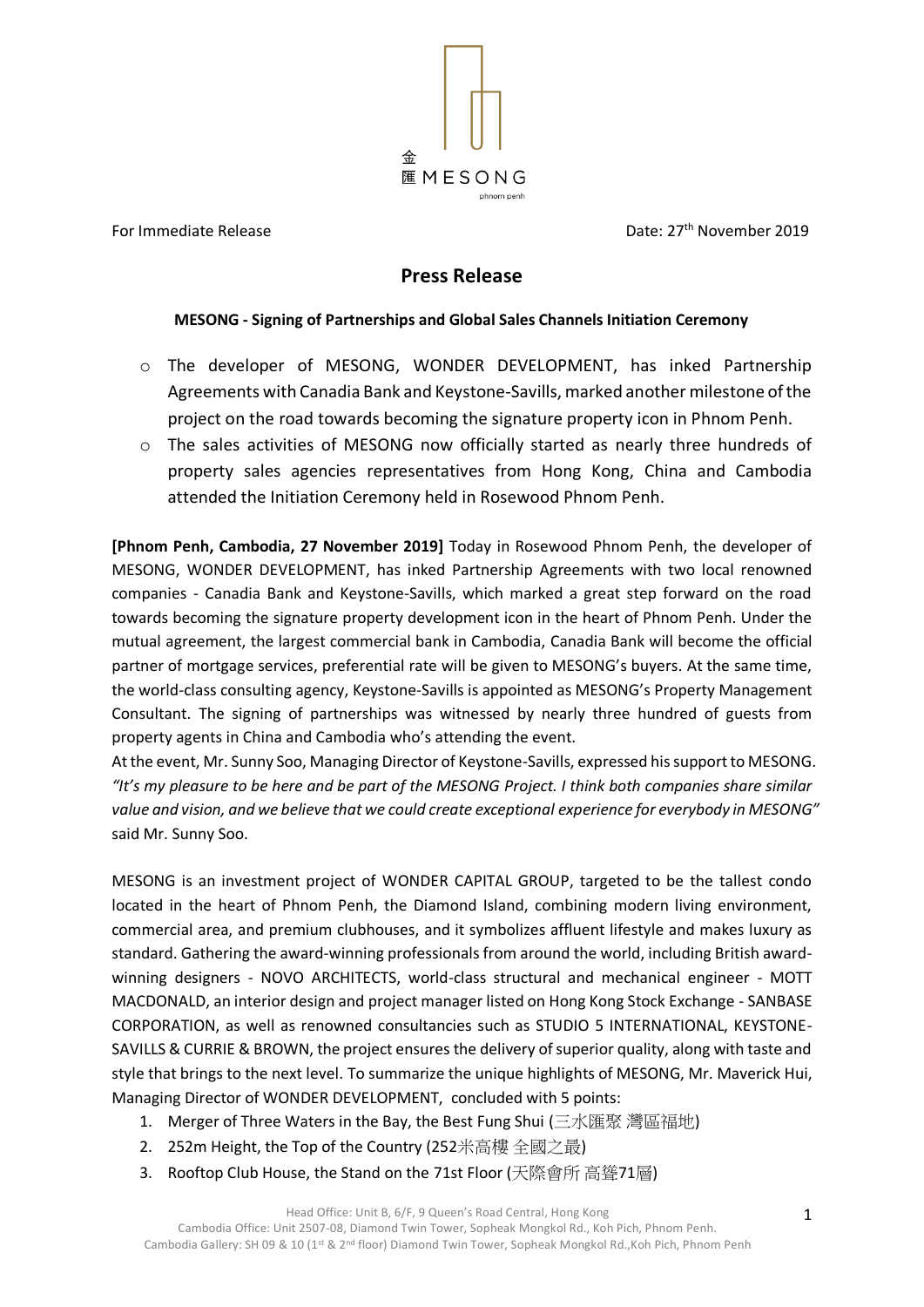

- 4. 270° Balcony, the Stunning View of Three Rivers (270度陽台 三江美景)
- 5. Sky Villa, the One and Only in Place (空中別墅 絕無僅有)

And finally, it's all converged to one motto: **MESONG of Wonder, the Real Deluxe of Life (**盈達金匯 真正奢華**)**

In MESONG, not only we gathered the best team worldwide to build, we also gained the trust and support from prestigious local partners to serve. But the road to success would never be completed without the cooperation from sales channels and agencies that help to connect the property with the right and prestigious customers. Mr. Maverick Hui, Managing Director of WONDER DEVELOPMENT, illustrated this believe during his opening speech - *"A single economic infrastructure cannot be established by oneself but with all efforts contributed together. We are so lucky to have you all here today and focus all your efforts and to work best for the industry"*. Thus, in the event, a Certificate of Appreciation was presented to agencies whose contributed tremendous support in their role, which included Century 21 Property League, Prime One Real Estate Cambodia Co. Ltd., and Delta Asia Financial Group Hong Kong. The program was then followed by the most important and longawaited moment. Mr. Raymond Qiu, Sales Director of WONDER DEVELOPMENT, and Mr. Paco Yang, Channels Sales Director of WONDER DEVELOPMENT have officially announced the "MESONG Sales Channels Incentive Program" of MESONG to hundreds of representatives of property agents from Hong Kong, China and Cambodia. *"We truly treasure the relationship with all our channels partners and will offer our full support to all of you in order to achieve the best result!"* Mr. Raymond Qiu emphasized this during his speech. Positive feedbacks were received from agencies and participants are excited to start the open offer of MESONG through their network. Ms. Gigi Chan (Founder & CEO of WONDER CAPITAL GROUP), together with the senior management team of WONDER DEVELOPMENT, officiated the MESONG Global Sales Channels Initiation Ceremony, which signifies the sales activities of MESONG is now begin in full throttle.

Please visit the official website for details of the MESONG project: <https://www.mesong.com/>

MESONG Gallery

Address: SH 09 & 10 (1<sup>st</sup> & 2<sup>nd</sup> Floor) Diamond Twin Tower, Sopheak Mongkol Rd., Koh Pich, Phnom Penh Tel: +855 2323 2288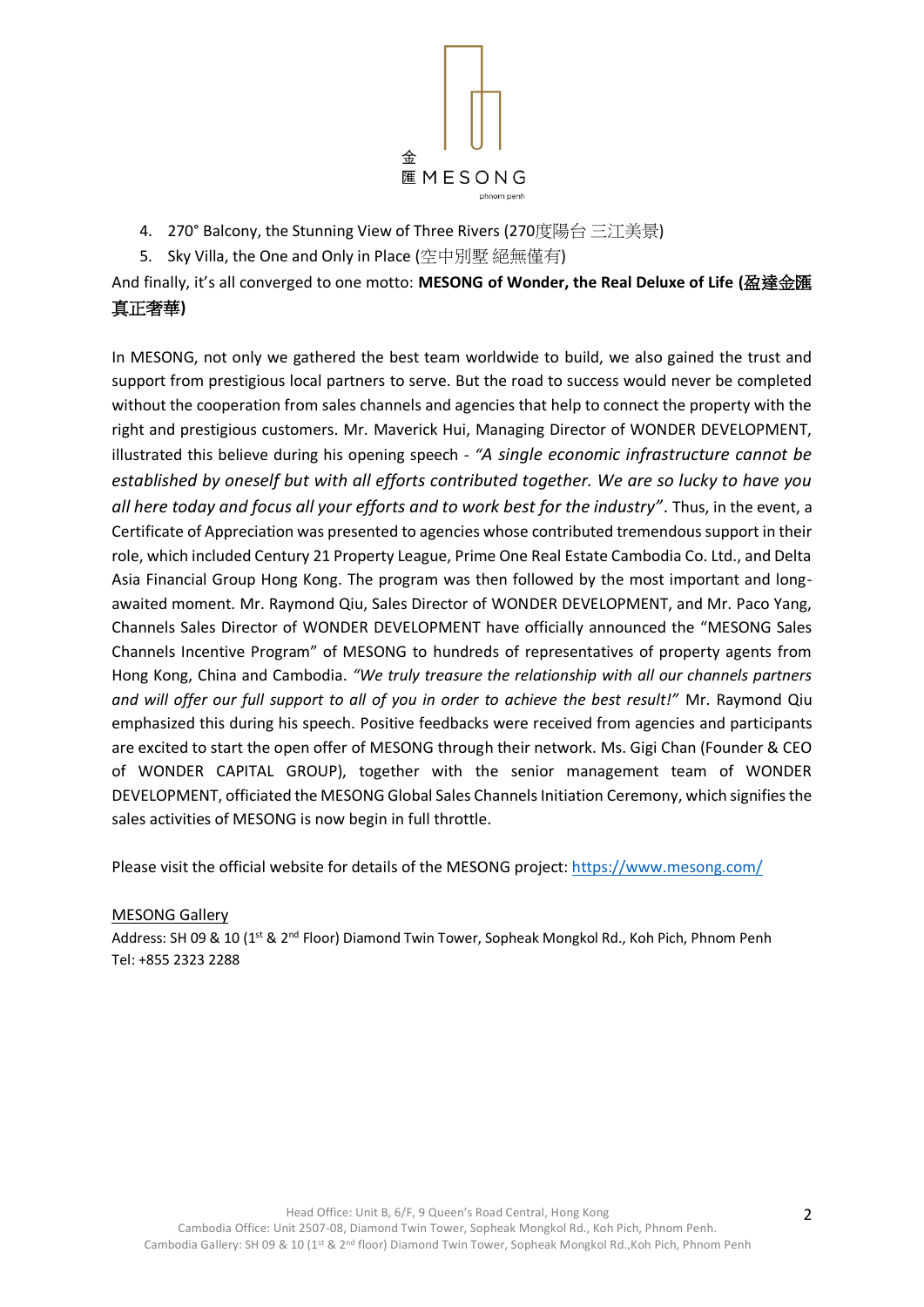

## About WONDER DEVELOPMENT



WONDER DEVELOPMENT is a wholly owned subsidiary of a fund managed by WONDER CAPITAL GROUP. The Fund's investors include Hong Kong professional investors such as institutional investors, Hong Kong listed companies and high-net-worth individuals. WONDER CAPITAL GROUP is a holder of a Type 9 Asset Management License granted by the Securities & Futures Commission of Hong Kong. The management team has over 20 years of real estate investment experience and has held Asiapacific executive roles for international asset managers with over hundred billions US dollars of assets under management.

For media enquiry, please contact:

Mr. Charles Ip: + 852 2898 0096 (Hong Kong) Email: [charlesip@wonderdevelopment.com](mailto:charlesip@wonderdevelopment.com)

Reference Code: MWD20191127GSC

**High Resolution Photos can be obtained from:** [https://drive.google.com/open?id=1VBsRzEbCnyP2h0qpXlFYhJ8mEQmM\\_o-M](https://drive.google.com/open?id=1VBsRzEbCnyP2h0qpXlFYhJ8mEQmM_o-M)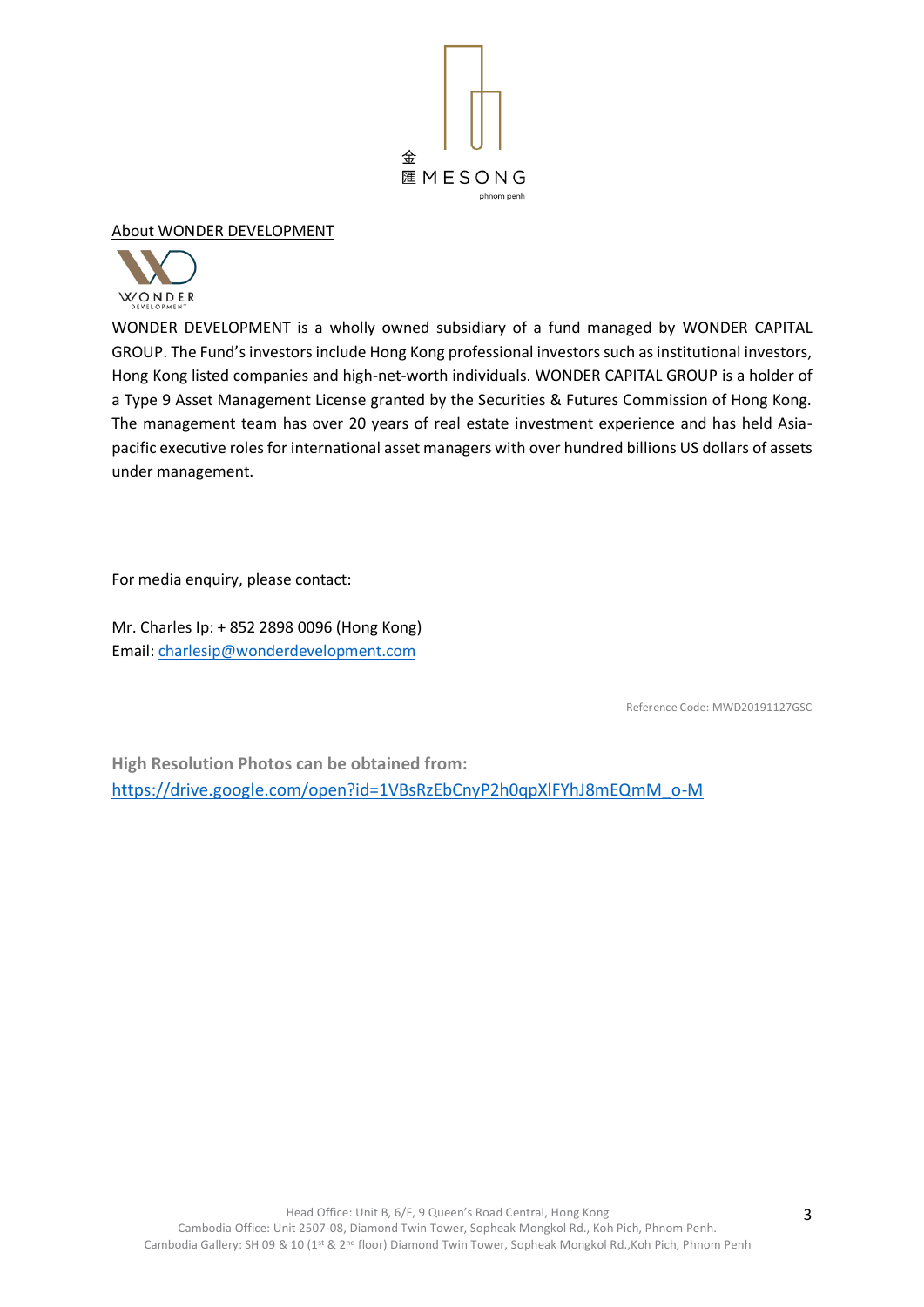

Photo 1



MESONG Global Sales Channels Initiation Ceremony officiating guests include: (from left to right) Mr. Tommy Yip (Sales Planning Director of WONDER DEVELOPMENT), Mr. Paco Yang (Channels Sales Director of WONDER DEVELOPMENT), Mr. Maverick Hui (Managing Director of WONDER DEVELOPMENT), Ms. Gigi Chan (Founder & CEO of WONDER CAPITAL GROUP), Mr. Jovi Wong (Executive Director of WONDER CAPITAL GROUP), Mr. Raymond Qiu (Sales Director of WONDER DEVELOPMENT),.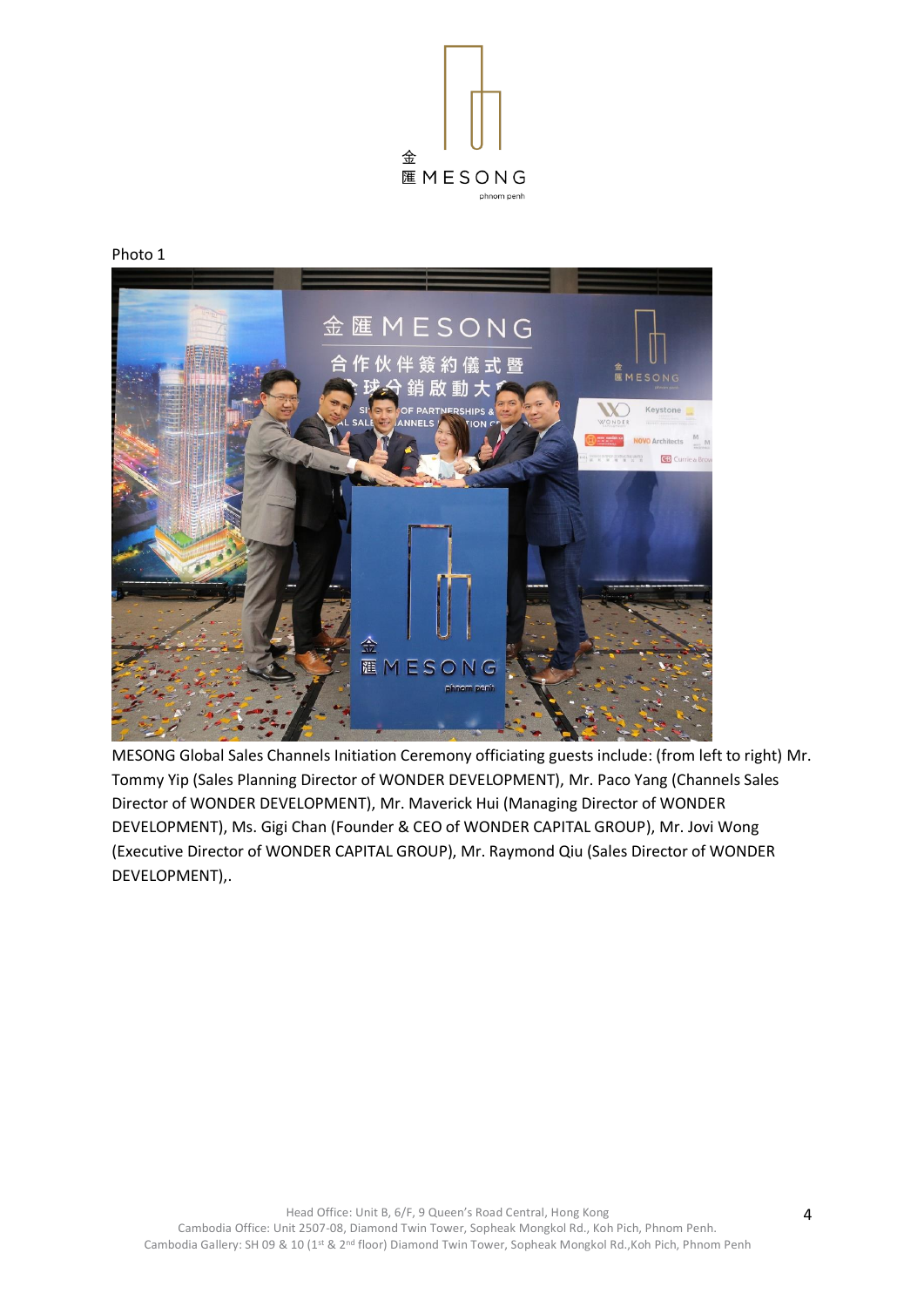

#### Photo 2



Ms. Gigi Chan, Chairman of WONDER DEVELOPMENT, and Mr. Sunny Soo, Managing Director of Keystone-Savills, signing the partnership agreement.



### Photo 3

Near three hundred of guests from property agencies in Hong Kong, China and Cambodia joined the event with full support.